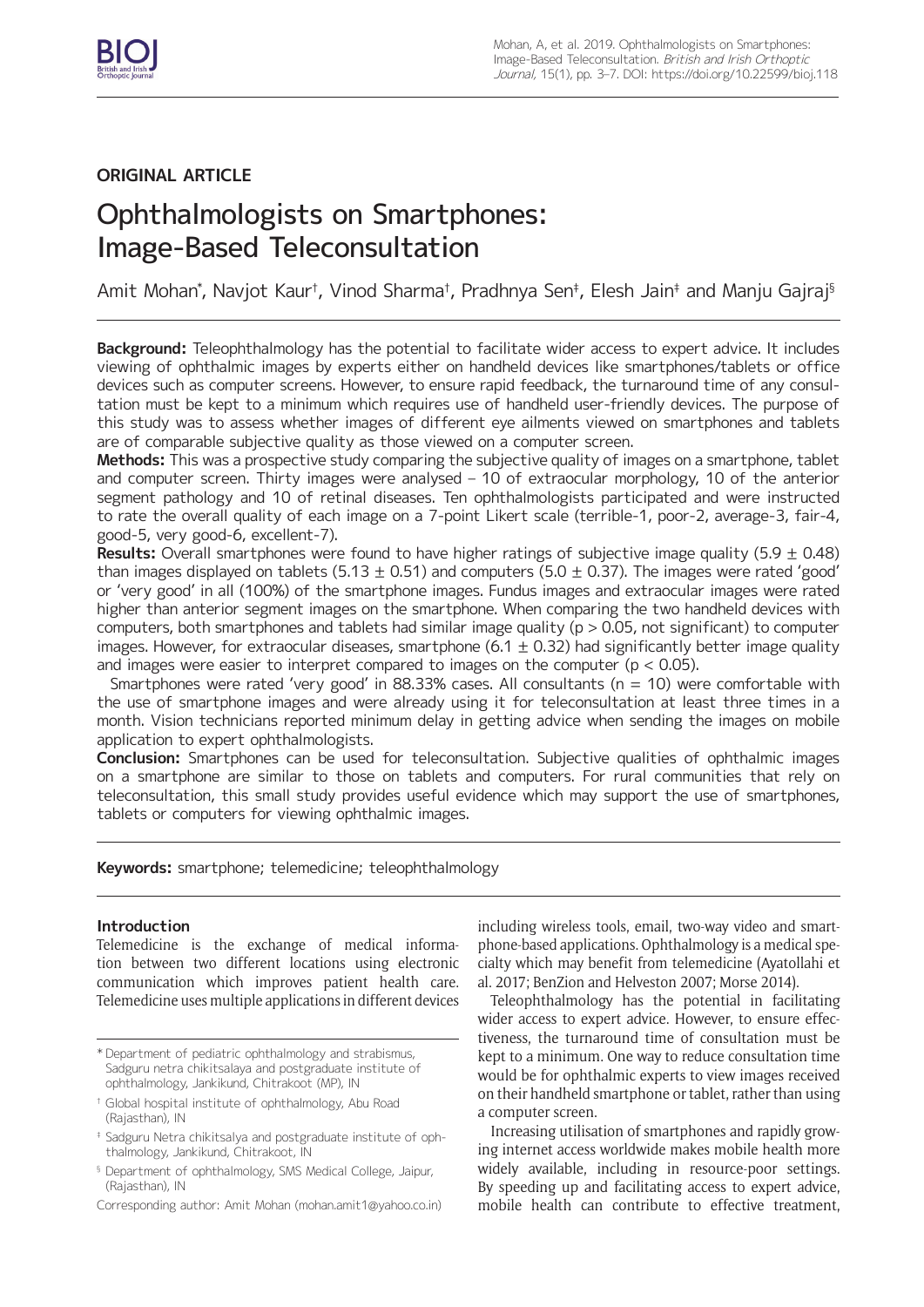reduced referral rates and ultimately reduced costs for both healthcare systems and patients. (Al-Hadithy & Ghosh 2013; Betjeman, Soghoian & Foran 2013). The evidence is promising regarding the usability of handheld devices (smartphones and tablets) for expert teleconsultation.

This study is concerned with ophthalmological conditions presented to vision technicians at vision centres without direct access to specialised ophthalmic consultation in resource-poor settings, specifically extra ocular diseases, anterior segment pathology and diabetic retinopathy. The aim of the study was to assess whether images viewed on handheld devices by expert ophthalmologists were of comparable subjective quality compared to when viewed on a standard computer screen.

## **Material and methods**

The Institutional Ethics Committee of Global Hospital Institute ofOphthalmology, Abu Road (India) on Human Subjects Research, 2015–2016, granted approval, subsequent to which the study was initiated and adhered to the tenets of the declaration of Helsinki. This was a prospective study comparing the quality of images on smartphones, tablets and computer screens. 30 images were analysed- 10 of extra ocular diseases, 10 of anterior segment pathology (received from our three vision centers located in remote areas of south west India) and 10 of retinal diseases (fundus images received from community hospitals adopted in the Queen Elizabeth foundation project for diabetic retinopathy screening in district Pali). Completed consent forms were obtained from all the patients whose images were used for analysis before sending them to the participant ophthalmologists.

Three different display devices which are commonly used by ophthalmologists to view images were selected: a laptop computer screen (model HP pavilion dv4 windows 7 15.6 inches (39.62 cm)1366 × 768 pixels) used as the reference, a tablet (model Samsung Galaxy Tab 3) and a smartphone (model Apple iPhone 5S). All ophthalmologists used only the aforementioned devices for the purpose of the study, and not their own devices.

Clinical images of extraocular diseases were captured with normal digital camera (Sony DSC HX60V), anterior segment diseases by slit lamp camera (Topcon SL-D2 imaging system) and retinal images by fundus camera (TRC-NW8 Topcon Medical Systems). All of the images were sent to 10 ophthalmologists on their WhatsApp instant messaging app and registered email addresses for expert opinion. WhatsApp images were viewed on smartphones, and email images were viewed on tablets and computers. A questionnaire was used to rate the image quality and utility of using a smartphone as a teleconsultation method. Each participant viewed the 30 images on each device and were asked to rate the overall quality of each image on a 7-point Likert scale  $(1 = \text{terrible})$ to  $7$  = excellent). All the images were viewed on three devices simultaneously without any randomisation. The participant ophthalmologists were instructed to focus on the quality of the images, rather than on the ability to diagnose any particular condition. They were instructed that they were allowed to zoom in on images if necessary. Participants were asked to rate the quality of the images

via five image features: focus, resolution, contrast, colour and composition.

Once participants had rated all the images on each device, they were asked questions concerning image quality and how frequently they use each device to view the images for professional and teleconsultation purposes. They were also asked about the use of the device's zoom feature during the survey and whether they would feel comfortable using the device for image-based remote consultation. Finally, the vision technicians who fed the information to the ophthalmologists were asked their opinion on ease of use and delay in receiving feedback from the ophthalmologists.

Descriptive statistical analyses were performed on categorical measurements, and results are presented in either a number  $(\%)$  or mean  $\pm$  standard deviation (SD) using SPSS (SPSS for Windows, Version 16.0, Chicago, SPSS Inc.). When comparing two devices (smartphone vs. computer and tablet vs. computer) the paired t-test was used to compare the means of two devices using GraphPad software. P-values < 0.05 were considered statistically significant.

#### **Results**

**Table 1** presents the demographic data of the participating ophthalmologists.

Mean age was 37.5 years ranging from 26 years to 64 years. 60% of the participants were male and 40% were female. Participants reported that the device used most often for professional purposes is a smartphone. All ten participants used a smartphone at least once a week for professional purposes. The computer was also used by all participants for both personal and professional purposes. However, only two ophthalmologists were using tablets. A total of nine participants reported already using their smartphone for image-based teleconsultation at least 2–3 times a month compared to two participants for computers, and one for tablet. **Figure 1** shows the graphical representation of image quality of all three types of images on different devices.

**Table 2** presents the results of quality of images (average of Likert scale on a 7 point scale  $(1 = \text{terrible to})$  $7$  = excellent) for the smartphone, tablets and computers for all images aggregated for three different types of images (extraocular diseases, anterior segment diseases and fundus photographs).

Overall smartphones had higher subjective quality ratings compared to the tablets and computers. The ratings from the ophthalmologists did not differ significantly between devices. Smartphones had higher Likert scale scores for all three types of images (extraocular, anterior segment and fundus). The images were rated 'good' or 'very good' in all (100%) of the smartphone images. Fundus images and extrocular images were rated higher than anterior segment images. When comparing the two handheld devices with computers, overall both the smartphones and tablets had similar image quality ( $p > 0.05$ . not significant) as that of the computer. However, in case of extraocular diseases, the smartphone images were rated significantly better than the computer images ( $p < 0.05$ ). **Figure 2** shows the overall image quality on the devices.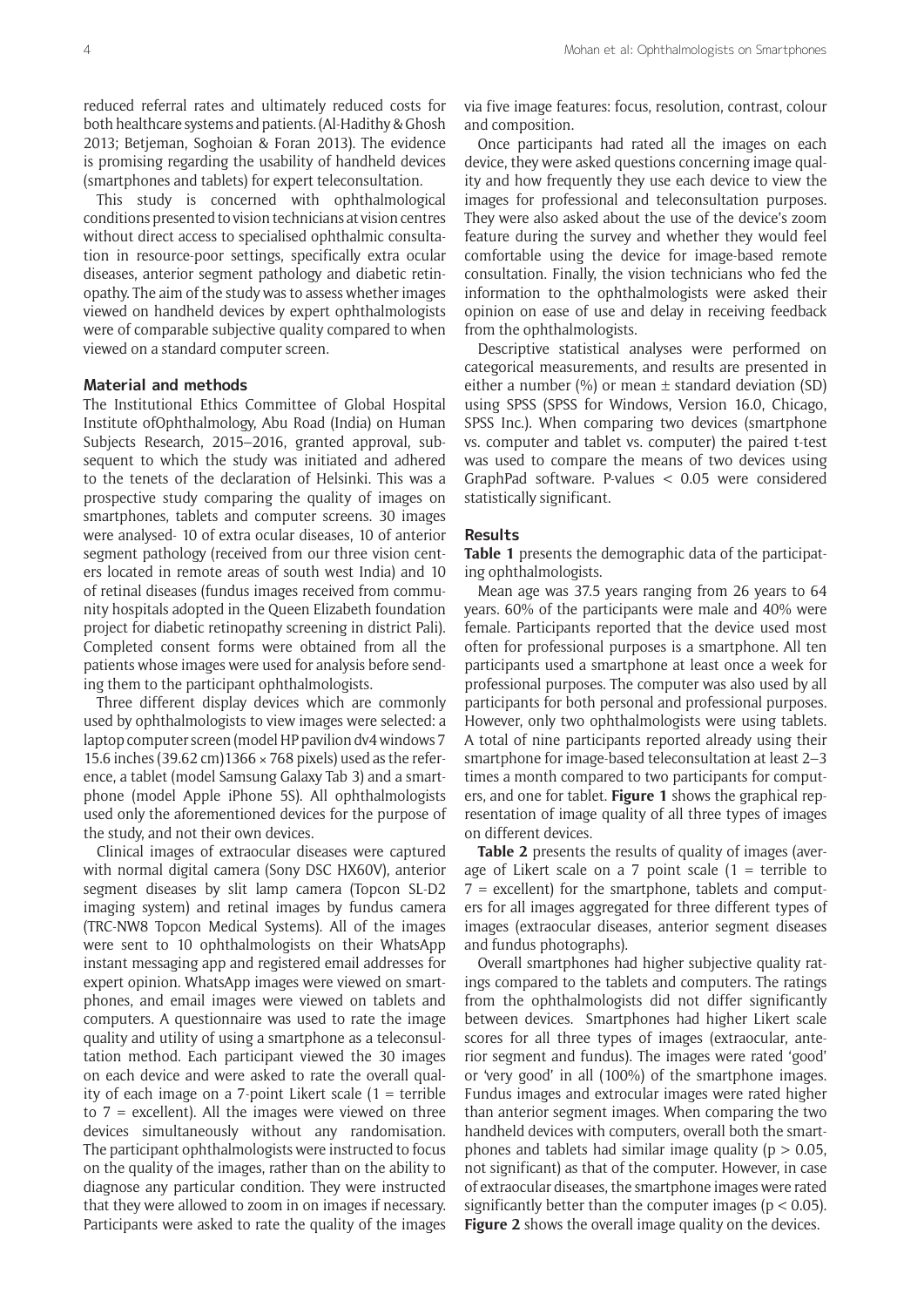

**Figure 1:** Average likert score for all the 30 images on different devices.

**Table1:** Demography of participating ophthalmologists.

| Variable                               | Ophthalmologist (n) |
|----------------------------------------|---------------------|
| Gender                                 |                     |
| Male                                   | $6(60\%)$           |
| Female                                 | $4(40\%)$           |
| Mean age, years (min-max) 37.5 (26-64) |                     |

Participants used the zoom function more often with the smartphones ( $n = 10$ ) than with tablets ( $n = 4$ ) and computers  $(n = 4)$ . All devices had a zoom function for image viewing but most of the time clinicians were not aware about its use on tablets and computers. Almost all the participants answered that they would be confident while giving image-based consultation using the smartphones ( $n = 10$ ), tablets ( $n = 7$ ) and computers ( $n = 6$ ).

All the vision technicians  $(n = 5)$  were comfortable with sending the images on smartphones using instant messaging apps like WhatsApp, and usually received a reply within half an hour. They reported experiencing more delays when sending the images through computer applications.

### **Discussion**

This small study suggests that handheld devices are a good solution for image-based teleconsultation in ophthalmic practice. Teleophthalmology is inclusion of technology by which people in remote and underserved areas can easily get specialized health care (Sharma & Rajput M 2009). Telemedicine has special significance in India because of its vast geographical spread and predominant rural population where eye care facilities are neither available nor accessible (Bedi 2009). Teleophthalmology could be useful in primary eye care, where the distance to an ophthalmologist can be a significant obstacle to diagnosis and treatment (Blomdahl & Marén 2009). In our study, vision centres are located in remote areas and they are provided expert advice through teleconsultation.

Teleophthalmology mostly adopts the store-and forward-method, followed by interactive services, such as video-conferencing. The hybrid method includes both store-and-forward and real-time communication methods. It is notable that a teleophthalmology system, like any other web application, should be designed to meet users' specific needs and to achieve this, end-users must be involved in the design process. Otherwise, adopting the existing systems used in other communities might not be a successful approach (Sreelatha & Ramesh 2016).

Teleophthalmology utilises internet-based information technology, which allows the patient to have contact with an ophthalmic specialist at a base hospital via video conferencing. This helps the patients consult a specialist without travelling and thus bridges the gap of inaccessibility of services. In the current study, we have utilised social network services through smartphones and interpreted the clinical images, like computer-based teleconsultation, with ease.

As ophthalmology is an area in which medical imaging is important in making diagnostic decisions, eye images can be sent via telemedicine technology to facilitate making a diagnosis (John 2012). Therefore, we decided to evaluate the image quality on all the three devices. The rapid transmission of data and images is one of the most important aspects of teleophthalmology which enables doctors to consult and act very quickly. This, in turn, can improve the quality of patient care; particularly in remote areas (Bahaadinbeigy & Yogesan 2011; Yogesan, K et al. 2006). In our study, vision technicians have reported minimal delay while consulting through smartphone based instant messaging system.

A major strength of the use of smartphones is the userfriendly applications. In this study, all doctors frequently utilised the phones and were already familiar with using the zoom function on smartphones. They were less familiar with using this facility on computers and tablets. This may be a factor which influences the acceptance of smartphones in teleophthalmology.

A major application area for teleophthalmology is diabetic retinopathy, particularly for repeated screening of diabetes patients to look for signs of deterioration.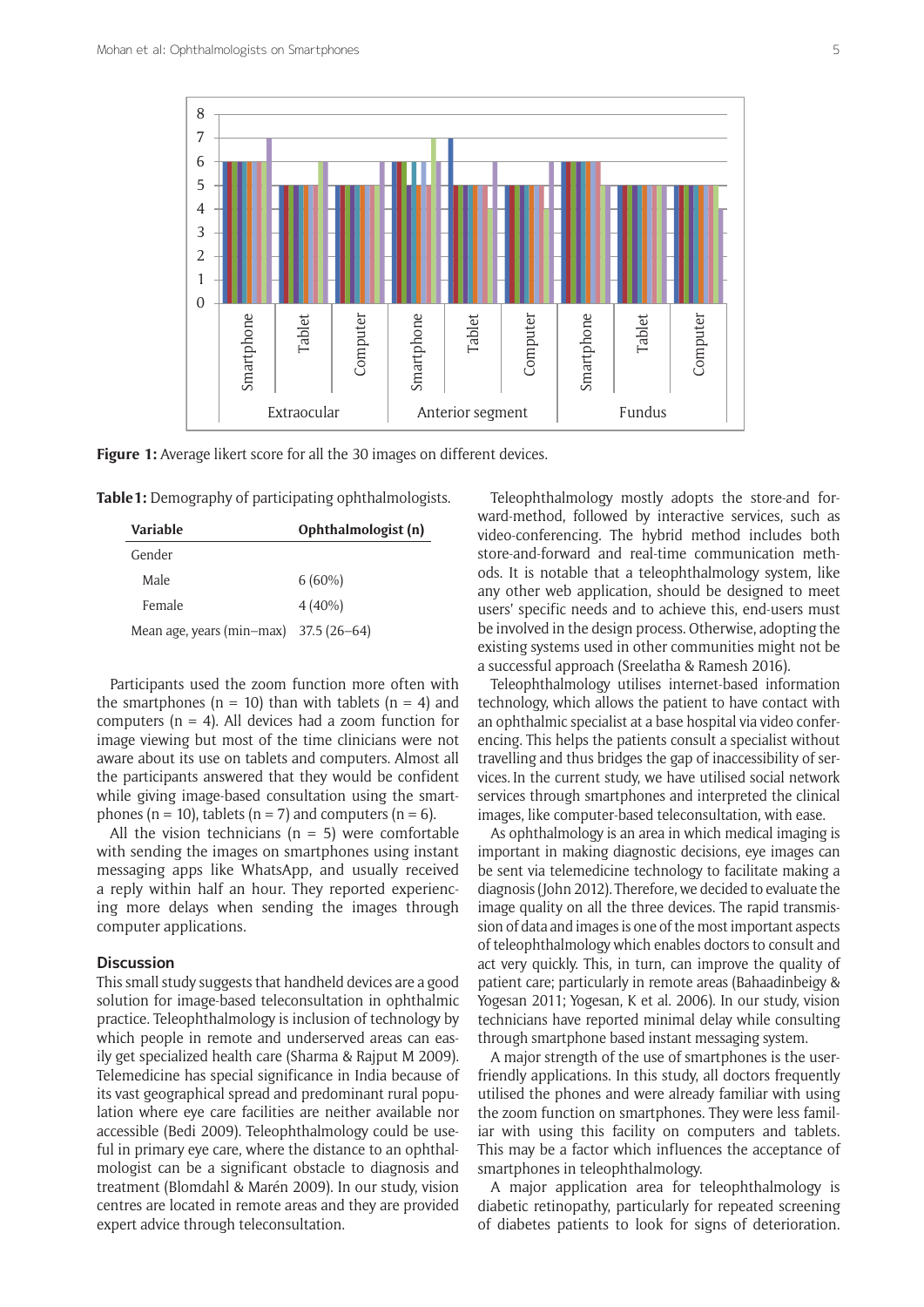**Table 2:** Mean quality of images on different devices.

| Image category   | <b>Smartphones</b>        | <b>Tablets</b>             | Computers      |
|------------------|---------------------------|----------------------------|----------------|
| Extraocular      | $6.1 \pm 0.32$ (p = 0.02) | $5.2 \pm 0.42$ (p = 0.84)  | $5.1 \pm 0.32$ |
| Fundus           | $5.8 \pm 0.63$ (p = 0.12) | $5.2 \pm 0.79$ (p = 0.69)  | $5.0 \pm 0.47$ |
| Anterior segment | $5.8 \pm 0.42$ (p = 0.09) | $5.0 \pm 0$ (p = 0.88)     | $4.9 \pm 0.32$ |
| Overall          | $5.9 \pm 0.48$ (p = 0.23) | $5.13 \pm 0.51$ (p = 0.88) | $5.0 \pm 0.37$ |



**Figure 2:** Overall average Likert scale on different devices.

Its clinical efficacy has been established (Jones & Edwards 2010) and more recently, analysis of its economic viability has been undertaken (Chasan 2014). We utilised smartphone images for a diabetic retinopathy project in this study. Other promising applications for teleophthalmology involve the support of public health screening programmes for ocular health. Fundamental acuity testing has been seen as a suitable candidate for remote delivery using smartphone-based tools (Kumar & Bulsara 2008). Recently, interest has been shown in using smartphones instead of specialised equipment wherever feasible (Zvornicanin, Zvornicanin & Hadziefendic 2014). Smartphones are becoming an inseparable part of daily life with high penetration rate all around the world: the International Telecommunication Union reported that 95.5% of the global populations are mobile subscribers in 2014 with a mobile-broadband penetration rate of 84% and 21% in developed and developing countries, respectively (Union 2014). Smartphones can be useful in fulfilling the goals of teleophthalmology by taking high-resolution photos and sending them to an expert for interpretation. Thus, not only does such technology allow diagnosis and treatment to become easier, but it also saves money and time. Thus, teleophthalmology with the aid of smartphones can prevent diseases causing blindness. Considering its ease of accessibility and its potential for utilization of highly innovative applications, the smartphone could be a promising device for teleophthalmology.

The use of mobile health in ophthalmology has allowed for greater efficiency and communications between ophthalmologist and vision technicians. As more health care providers use smartphones in the clinical setting, mobile tools have become reliable, accurate and consistent for teleconsultation. It is valuable for pictures taken for ophthalmology (Maamari 2014). Earlier studies addressed the use of tablets and smartphones in the field of radiology and emergency medicine found that tablets and smartphones were rated equal or better than computer screens (Boissin 2017; Toomey, Rainford & Leong 2014). In the current study, smartphones and tablets have similar subjective image quality ( $p > 0.05$ , not significant) as computers. Our study broadens the current knowledge on the potential for use of handheld devices in ophthalmic consultation.

## **Conclusion**

Handheld devices, especially smartphones, could be a substitute for computers within image-based teleconsultation in ophthalmic practice, and could save time in obtaining expert advice in resource-poor settings. Ophthalmologists receiving ophthalmic images taken in vision centres located in rural areas through 'WhatsApp' or email can view those images as well on a smartphone as they can on a tablet or computer, which can result in more rapid feedback. Due to the wide use of smartphones, teleophthalmology services should consider the viewing of images by experts using smartphones to be equally acceptable as viewing the images on other devices.